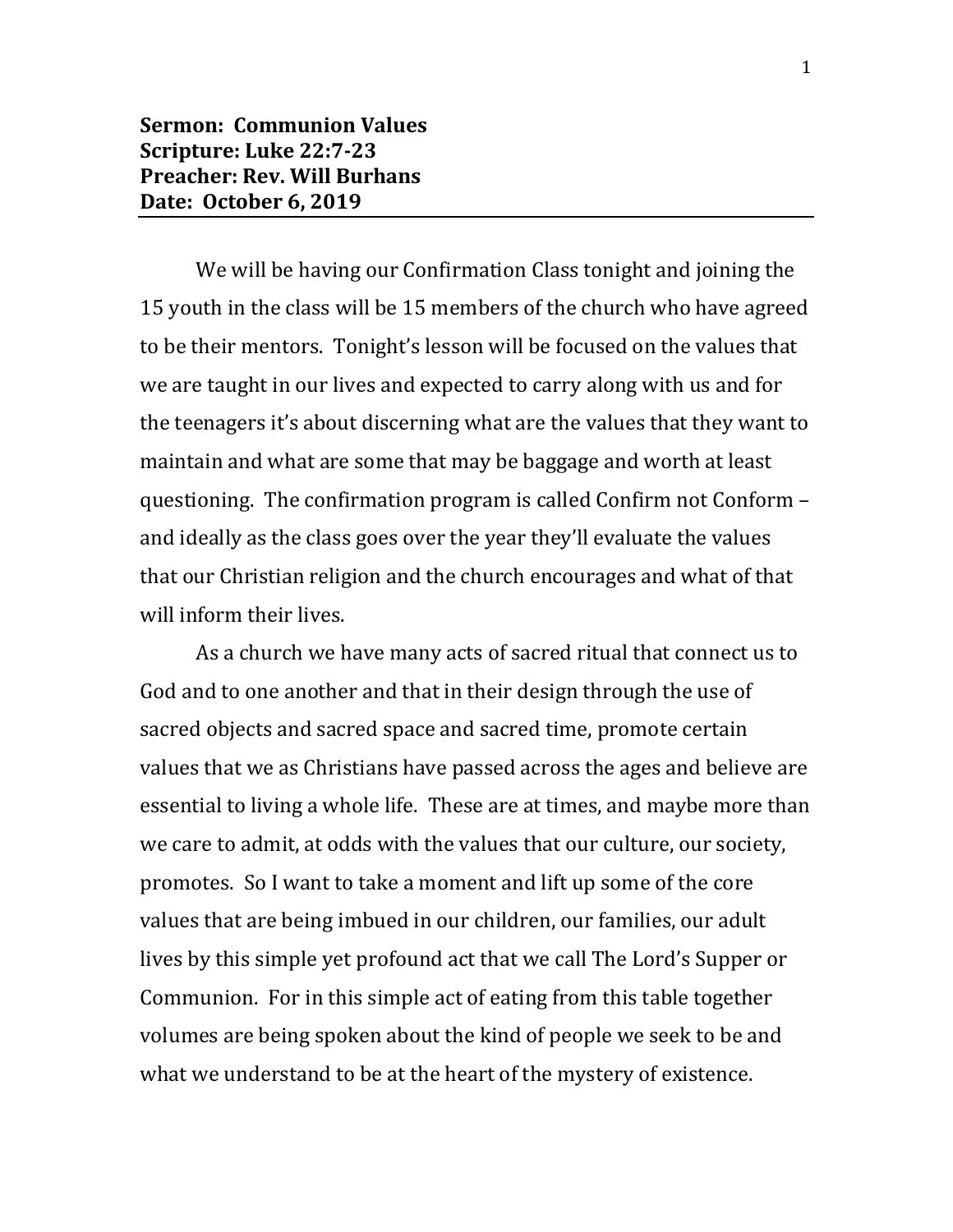So first, this sacred act of communion promotes the value uniting and unifying, suggesting that whatever divides us, whatever separates us one from another and places us at odds with one another, must ultimately be transcended if we hope to achieve God's purposes for our lives. Our differences are beautiful and good, of skin color and culture and language and gender identity and sexual orientation and religion and perspective, all of it is the way God made us as beautifully unique and wonderfully specific and yet in our world of sin too often our differences divide and separate us and set us at odds with one another, they literally can tear us apart.

But we know that is not fundamentally the way it's meant to be. We know at some deep level that we are meant to in the end be united as children of the One God. That is the movement of this sacred act of comm-union, an act of coming together at this table in unity to eat and drink of the One Presence. Regardless of our differences that separate us, at least the hundred of us can share in this moment, at this Lord's table and as we do this together in this time and place it becomes a prayer and an enactment of the unity of all people that will come, we believe, in time… or even if only at the fulfillment of all time.

Secondly, this sacred act of Communion is also fundamentally about the value of forgiveness in our lives... which is sometimes the precursor necessary for the reunification. "Jesus was crucified under Pontius Pilate, died and was buried" – his broken body and spilt blood is represented at this table. Even before it happened, he was preparing for it not by lining up his forces to protect him nor drawing up sides to retaliate but he gathered at the table and told his disciples that this meal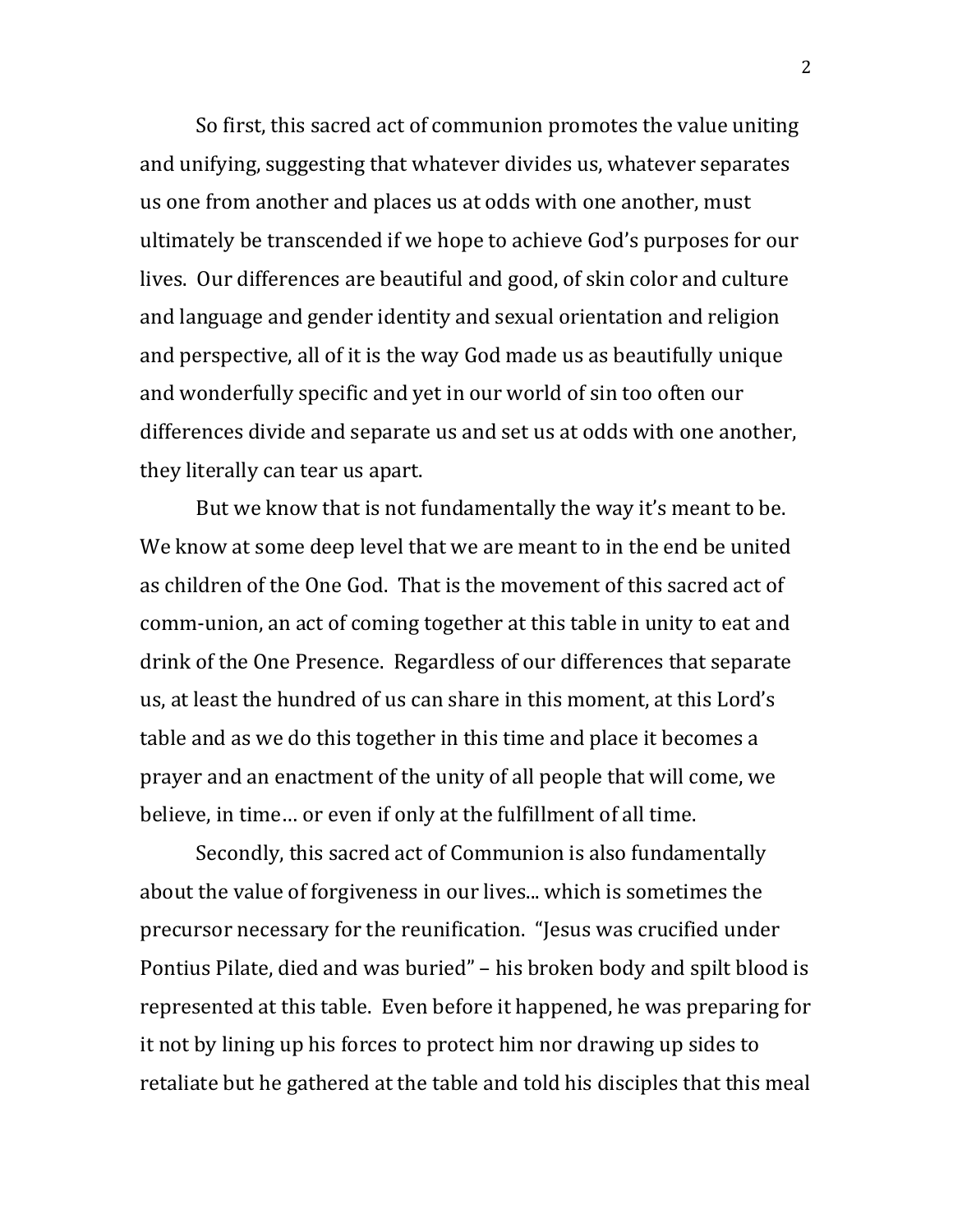was what they were to continue doing after he had died and that they should do it in the spirit of forgiveness.

And when Jesus returned from the dead, he did not retaliate, he did not make his betrayers and crucifiers, some of whom were his closest friends, pay for what they had done, he forgave them. And so every time we gather for this we speak of forgiveness for that is the heart's pathway to healing, the people's pathway to wholeness. Did you see the news report this week of Botham John who was shot in his apartment by an off-duty police officer, how Botham's brother offered her forgiveness and asked to hug her while she wept in the courtroom. It was stunning wasn't it? We who witness that are awed by the deepsouled nature of such an act. That man embodied Christ, that man is an example for us of God's undying love, a love that suffers but forgives. The sacred act of communion is an act of forgiveness.

And finally, though there are other values present here in this rich and multivariate act of communion, the sacred act of communion proclaims that life is not a closed system. The bread and juice here represent Jesus' death, the breaking of his body and the spilling of his blood, the end of the road for him as far as anyone could tell. He was born, lived his life and died, which apparently is the closed system of this life. How much do we do or not do to avoid death, to remain young and young looking. How hard we fight to counter that greatest of limitations that is our mortality, though it is futile. But in Jesus Christ, as represented at this table, we are reminded, as a poet once put it – that life is eternal, love is immortal, and death is nothing save the limit of our sight.